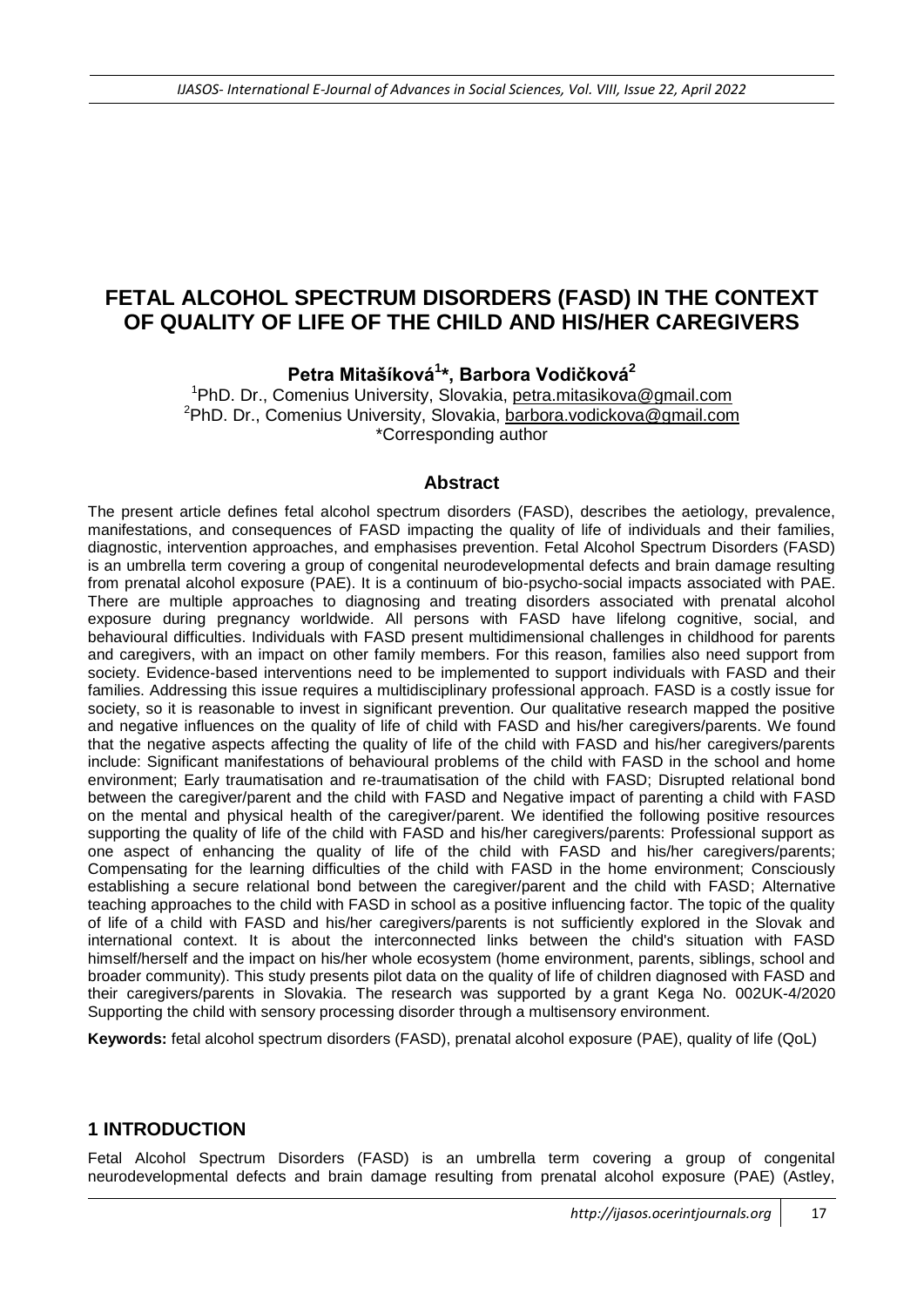2004). PAE is the leading preventable cause of children's chronic health and developmental problems (Mattson et al., 2011). The name FASD should not be used as a clinical diagnosis. It is a continuum of biopsycho-social impacts associated with PAE (Astley, 2004; Millians, 2015). The spectrum of FASD includes diagnoses (Center for Substance Abuse Prevention - US, 2014): Fetal Alcohol Syndrome (FAS) (Q86 - this is the most severe diagnosis on the spectrum) (ICD10); partial FAS (pFAS); Alcohol-Related Neurodevelopmental Disorder (ARND); Alcohol-Related Birth Defects (ARBD); Neurobehavioral Disorder associated with PAE (ND-PAE); Static Encephalopathy Alcohol Exposed (SE-AE Static Encephalopathy Alcohol Exposed). The global prevalence of FASD is estimated at 7.7 per 1000 population. The European region has the highest overall prevalence of 19.8 per 1000 inhabitants. The Eastern Mediterranean region has the lowest prevalence of 0.1 per 1000 population. Of the 187 countries in the world, South Africa ranks first (111.1 per 1000), followed by Croatia (53.3 per 1000) and Ireland 47.5 per 1000). The study results indicate that 1 in 13 women who consumed alcohol during pregnancy gave birth to a child with FASD. This finding results in a group of 630,000 babies born with FASD globally each year (Lange et al., 2017). According to the Slovak National Center for Health Information, statistically, between 2011 and 2018, 0.5% of parents who used alcohol during pregnancy were reported to have child with FASD (e.g., 3.5 cases per 1,000 births in 2018) (National Center for Health Information, 2019). For example, in 2018, when calculated per 1,000 births, there were 3.5 cases of such parents out of a total of 57,059 births in Slovakia. In terms of the age of the parturient, most such births were in the younger age groups. Mothers aged 15-24 years had 4.1 cases per 1 000 births. In the older age groups 25 - 44, it was an average of 3.3 cases per 1,000 births (National Center for Health Information, 2019). In the Czech Republic, nearly 3,000 babies are born with FASD each year, and of these, approximately 300 suffer from very severe FAS (Stop Alcohol in Pregnancy, 2020). According to the WHO, Slovakia and the Czech Republic generally rank among the countries with higher alcohol consumption than the rest of Europe (Update of the National Action Plan on Alcohol Problems 2013-2020; 2007).

# **2 FETAL ALCOHOL SPECTRUM DISORDERS - QUALITY OF LIFE CONTEXTS**

# **2.1 Quality of Life of a Child with FASD**

Quality of Life (QoL) is a multidimensional construct that encompasses physical, psychological and social functioning by the WHO definition of health (WHO, 1948). The term HRQOL (Health-Related Quality of Life) is also used in quality of life for individuals with chronic illness (Eiser and Morse, 2001). Based on crosssectional research in Canada on a population of 126 children with FASD (aged 8-21 years), they were found to have significantly impaired HRQOL in the cognitive and emotional domains compared to the healthy population (Stade et al., 2006). All individuals with FASD have lifelong cognitive, social, and behavioural (Vorgias, Berstein, 2020; Riley et al., 2011; Astley, 2004) health and school difficulties (Mattson et al., 2011). School difficulties occur when children with FASD do not receive appropriate intervention support in the context of social inclusion and may also result in suspension, exclusion and even dropout (Millians, 2015). According to Brown and Matter (2020), children with FASD have multiple comorbid diagnoses. They also often meet criteria for, e.g. ADHD, specific learning disorders, conduct disorders, post-traumatic stress disorder, attachment disorders, etc. Findings from 18 studies show that individuals with FASD have a range of disability variations, from somatic problems, high pain tolerance, destructive behaviour, hyperactivity and aggression, to social difficulties with peer contact, school attendance and maintaining stable employment (Domeij et al., 2018). Many children with FASD also experience early deprivation, neglect, abuse, and multiple foster care placements (Millians, 2015). Elbers et al. (2018) studied 80 children with neurodevelopmental dysregulation. Based on their maladaptive responses to stress, it was confirmed that perceived stress affects many functions of the neuroendocrine system, leading to dysregulation of the nervous system (subcortical, hormonal, and autonomic circuits). Early experiences influence neural organisation and behaviour in the same proportion as children's innate characteristics and the environment in which development occurs. Negative experiences interfere with the quality of early experiences and thus with children's skill development. They have a negative impact on children's adaptation to different environments, the acquisition of new skills, as well as on interpersonal functioning and the father-motherchild relationship. Kaščáková et al. (2020) researched the Slovak population (N=1018) and found that childhood traumatisation may also be related to the development of insecure forms of relational attachment. According to Mihai et al., (2018), children with disabilities are one of the marginalised and excluded groups of children who experience widespread rights violations. However, every person has the right to live freely and with dignity on earth, including children with special needs. It is a disability that causes inequality in respect for fundamental human rights. The goal is that all children, including children with special needs, should exercise their fundamental rights as envisaged in the UN Universal Declaration of Human Rights and lead a dignified, physically and mentally healthy and happy life, and achieve an ever-improving quality of life (QoL).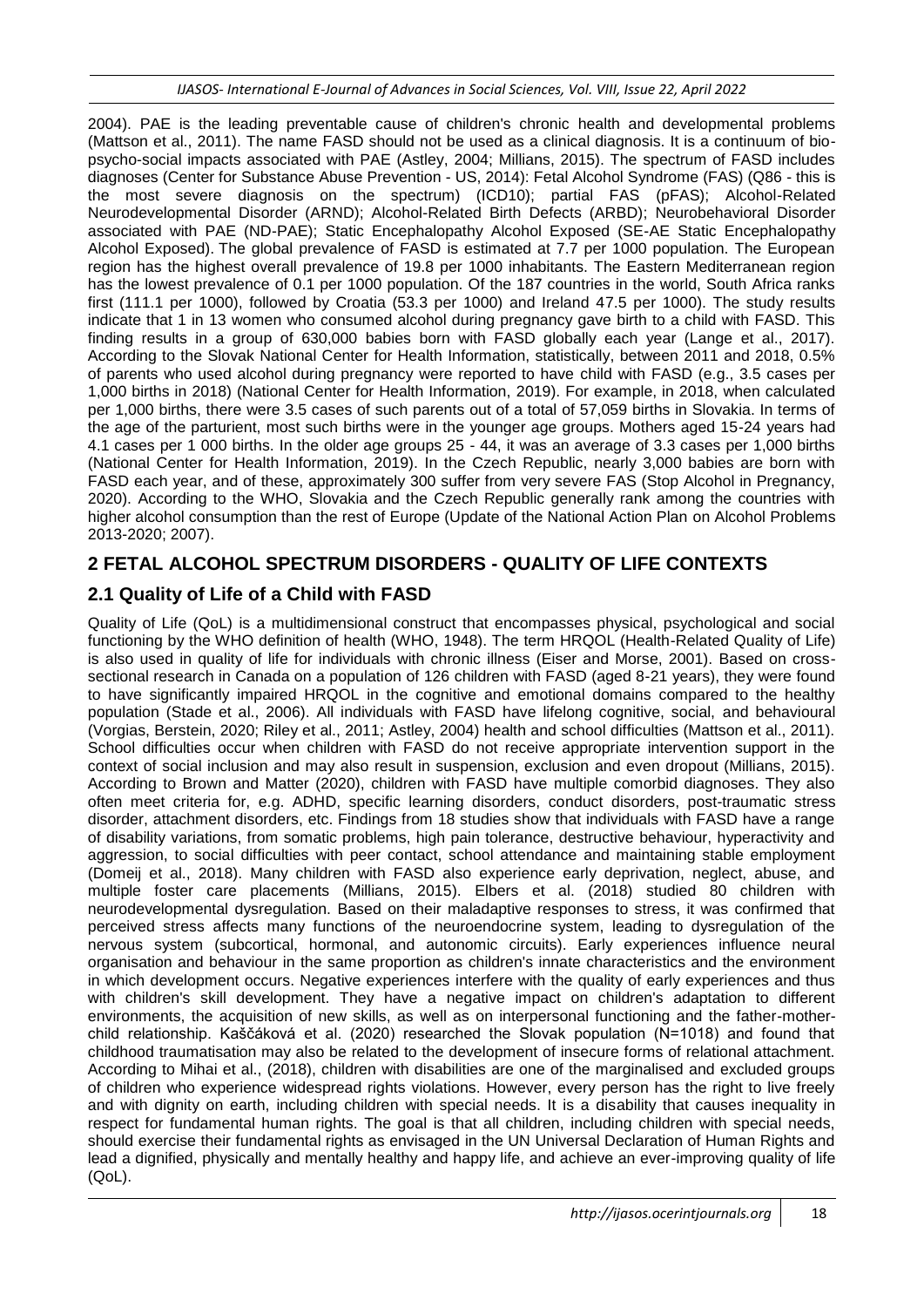## **2.2 Quality of Life of Caregivers/Parents of Children with FASD**

FASD presents a multidimensional challenge for caregivers/parents (Reid and Moritz, 2019). Families feel that a child's difficulties with FASD affect their daily life in a limiting way and make them feel different from others (Domei et al., 2018). Yamaoka et al. (2015) found a significant association with psychological distress in parents and caregivers of children with FASD. Parents of children with FASD report elevated levels of stress (Reid and Moritz, 2019). According to Habalova (2010), this condition requires adaptation to the new situation so that the functions of the family and its mission continue to be fulfilledto its members. A study by Ha et al. (2011) reports that having a child with a health disadvantage is associated with more somatic symptoms in parents. According to Brehaut et al. (2004), several recent trends in health care highlight the importance of exploring and promoting the health of caregivers and parents of children with health disadvantages. Studies in this area show two main shortcomings. Most conclude from relatively small, potentially biased clinical samples, and most work focuses on the mental health of carers and parents, while little research has been conducted to examine their physical well-being. Clinicians and other health professionals should be aware of the importance of the relationship between a child's health disadvantage and the health of the carers of these children. Research that has looked at the impact of FASD in children on their caregivers and the families in which they live indicates that the areas of quality of life most affected are the family's daily activities and the area of meeting daily needs. Predictors of reduced quality of life for caregivers have been shown to be dependent on the location of housing, the mental health of the caregivers, the gender of the child, and the severity of the child's behavioural problems (Reid and Moritz, 2019). Raina et al. (2005) state that the practical day-to-day needs of the child create complex challenges for parents. The experiences of parents of children with FASD suggest that they see parenting as a lifelong burden and that the whole family feels socially isolated and overwhelmed by the child's difficulties (Domeij et al., 2018). Janušková and Janoško (2021) note that there is a difference in parents' reactions if they had no idea that the child would have health limitations and did not have the opportunity to process this information in advance. Carnevale et al. (2006) cite the theme of families with a disabled child living in isolation. Families reported a profound sense of isolation due to the complex health needs of their children. Families lacked time for respite. Another burden is the lack of social awareness of FASD, which means that parents must constantly advocate for their children in various settings (Reid, 2019). Kotrbová and Majzlanová (2021) give an example of a relieving intervention tool for parents - writing a therapeutic diary. The situation of a family with a child with a disability as Herakova (2010) states, also negatively impacts the partner life of the parents and the life of the child's siblings. Brehaut et al. (2004) state that caring for any child requires significant resources, but when caring for a child with a disability, the demands on these resources often increase. Addressing this issue requires a multidisciplinary approach (Denny et al., 2017).

## **2.3 Resilience of a Family with a Child with a Disability**

Family resilience in families with a child with FASD is a construct that describes how families adapt to stress and can cope with the challenging life situation associated with this disability. The higher the resilience in families, the better the quality of the caregiving environment and has a long-term positive impact on the quality of life of individuals with FASD and the entire family (Olson et al., 2009). Widyawati et al. (2020) outline how the concept of parental resilience can be categorised into three distinct but related constructs based on a review of professional studies. The first construct relates to knowledge of child characteristics. It relates to the way parents perceive their child's behaviour. Parents with more excellent knowledge of their child's behaviour are more likely to feel in control of the situation, leading to less parental stress. The second construct is perceived social support from parents. Parents with higher levels of perceived social support report greater emotional well-being and optimism, whereas parents who perceive low levels of support are more likely to experience depression and anxiety. The final dimension of parental resilience relates to positive perceptions of parenting itself, defined as 'joy and happiness in raising a child and acceptance of the parenting role'. Resilience is strengthened if the parent can positively reframe traumatic and stressful events. In qualitative research, Carnevale et al. (2006) found another significant theme for parents of children with disabilities: the search for normality. All families devoted considerable effort to normalising their experiences. They developed a shared routine to make their lives similar to 'normal' families. These efforts appear to have been motivated by an underlying desire for a stable family and home life. This "striving for stability" was sometimes undermined by the constraints of family finances, family cohesion, and the unpredictability of the child's condition.

## **3. QUALITATIVE RESEARCH**

## **3.1 Methodology**

According to Gavora (2005) and Handel (2005), qualitative research provides a space for asking new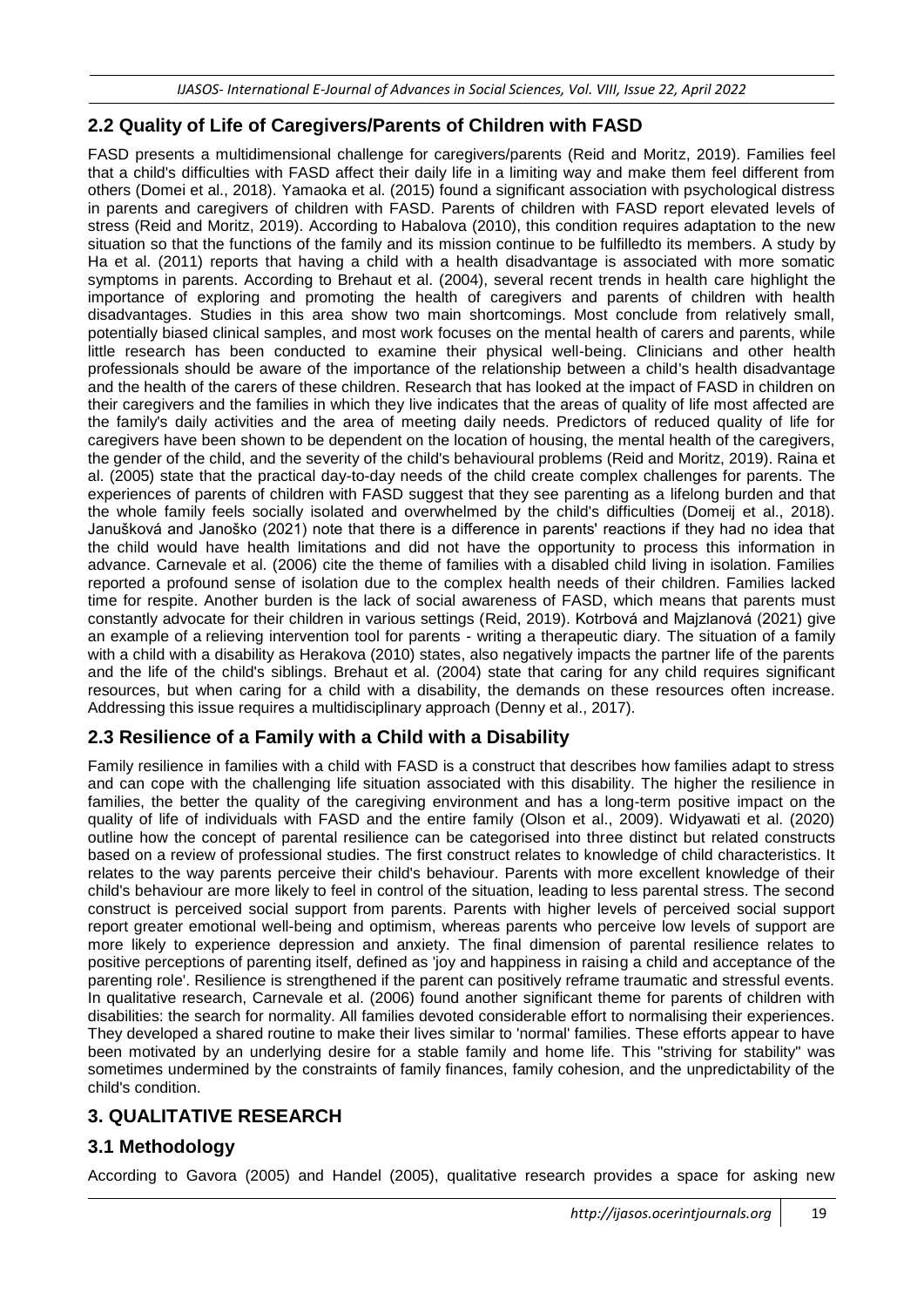questions and developing new theories. The individual questions are formed tentatively. They are modified and refined in the course of the research. The researcher collects all the information to clarify the research questions. He makes both inductive and deductive inferences. Thus, data collection and data analysis take place simultaneously. According to the results, the research proceeds further and the individual conclusions are successively examined. According to Gavora et al. (2010) and Handel (2005). Qualitative field data (in our case, data collected from specific caregivers/parents of children with FASD) detail everyday life. They are collected and gathered using a variety of established procedures - research methods. The data collected needs to be accurately described, which is possible in several ways, including verbatim transcription and a summarising protocol. Transcription involves transcribing events into written form. A summary protocol does not preserve the entire text but integrates or omits repetitive parts of meaning. The extracted data is broken down into meaning units - segments. The individual segments are assigned codes and supplemented with interpretive notes by the researchers. The individual meaning units are represented in lower-order categories using numerical codes. The next step is to identify the relationships between the categories. As part of the analysis, an explanation and clarification of the hierarchy of the categories is needed.

## **3.2 Research objective**

The research aimed to describe how parents of children with FASD experience their lives, how it affects their lives and how they perceive the quality of life of their children. We were interested in the life story of families with a child with this severe and chronic disability in Slovakia.

## **3.3 Research questions**

1. What negative influences and impacts on the quality of life of individual family members are described by caregivers/parents of a child with FASD?

2. What positive and quality of life-enhancing resources do caregivers/parents of a child with FASD communicate?

## **3.4 Research set**

The research sample consisted of 7 families (or seven parents). Their selection was deliberate. Inclusion factors were: family with a child with a diagnosed FASD, age of the children from 7 to 18 years.

## **3.5 Methods of data collection and processing**

Data collection was conducted through narrative interviews with 7 participants. In multiple sessions, caregivers/parents told the researchers their life stories with their child with FASD.

- The data collected from the interviews were transcribed into written form.

- The transcribed qualitative data was then broken down into separate meaning units. We assigned a numerical code to each unit of meaning.

- The transcripts thus numerically coded were ready for ongoing analysis. Each coded meaning unit was analysed by the researchers. The objectively observed data were interpreted and labelled through margin notes. The notes delineated the content of the research participants' statements and the observed facts.

- Subsequently, we proceeded to categorise the analysed data on an ongoing basis. We sorted this into common second-order categories.

- We then divided the second-order (lower-order) categories into first-order (higher-order) categories.

- Based on the data collected, transcribed, continuously analysed, and interpreted, we formulated four themes related to negative aspects of the quality of life of the child with FASD and his/her caregivers/parents, and four themes describing positive resources supporting the quality of life of the child with FASD and his/her caregivers/parents.

## **3.6 Limits**

A research limitation was the limited number of participants (7 families) out of the 20 interviewed. Only one research method ( narrative interview) was used to collect data. We did not have the opportunity to participant observe and compare the data thus obtained with the real situation in the families.

## **3.7 Research results**

In the qualitative research, we formulated four themes related to negative aspects of the quality of life of the child with FASD and his/her caregivers/parents and four themes describing positive resources that support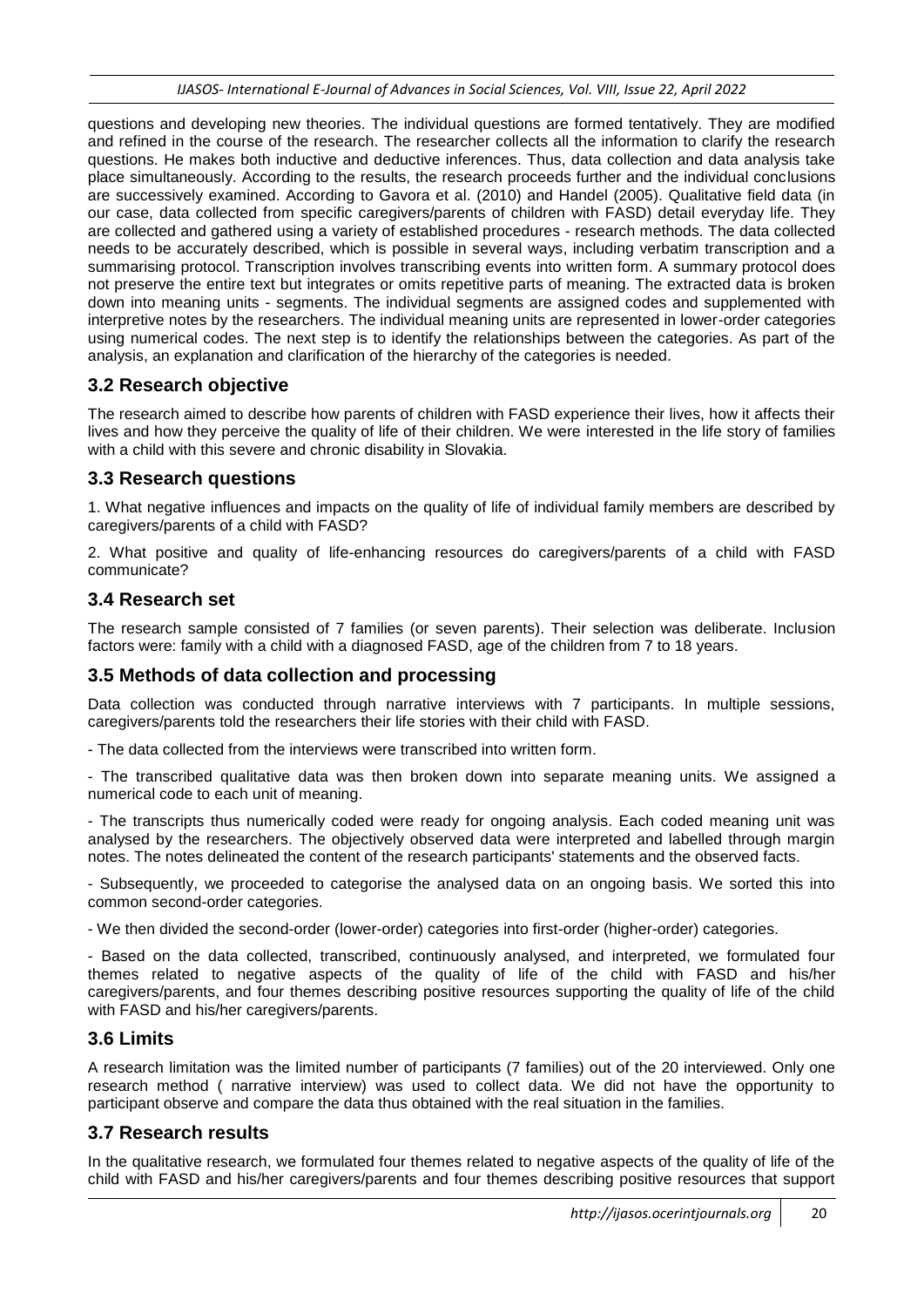the quality of life of the child with FASD and his/her caregivers/parents. We identified two categories of first (higher) order and 4+4 second (lower) order categories. We list them as follows:

#### **1. Negative aspects of the quality of life of the child with FASD and his/her caregivers/parents**

1.1 Significant manifestations of behavioural problems of the child with FASD in the school and home environment

1.2 Early traumatisation and re-traumatisation of the child with FASD

1.3 Disrupted relational bond between caregiver/parent and child with FASD

1.4 Negative impact of parenting a child with FASD on the mental and physical health of the caregiver/parent

#### **2. Positive resources supporting the quality of life of the child with FASD and his/her caregivers/parents**

2.1 Professional support as one aspect of enhancing the quality of life of the child with FASD and his/her caregivers/parents

2.2 Compensating for the learning difficulties of the child with FASD in the home environment

2.3 Consciously establishing a secure relational bond between the caregiver/parent and the child with FASD

2.4 Alternative teaching approaches to the child with FASD in school as a positive influencing factor

We specify the different second-order categories in the following and give examples from the interviews. Each example has a numerical code (the first number denotes the meaning unit and the second the number of the interview).

#### **1. Negative aspects of the quality of life of the child with FASD and his/her caregivers/parents**

#### **1.1 Significant manifestations of behavioural problems of the child with FASD in the school and home environment**

This most populous category relates to significant behavioural problems in children in school and home environments. The school and family are unprepared to deal with the child's significant and often nonstandard and unpredictable behavioural manifestations. Problems that are not picked up at an early age manifest themselves outwardly in an exaggerated way when the child enters preschool or school. As a consequence of the domino effect, behavioural problems escalate to extreme manifestations. Behavioural problems in children with FASD always have multiple causes. Adults tend to respond to isolated manifestations, but it is necessary to look at the specific problems in an individual child from multiple perspectives:

a) the physical perspective - the effects of the external physical environment (the influence of physical stimuli - light, noise, smells, pressure);

b) the perspective relating to the body health - e.g. brain damage from PAE, or damage to other organs from PAE - e.g. damaged kidneys, liver, heart....;

c) physiological aspects - e.g. hunger, physical discomfort, sensory hypersensitivity, sleep deprivation;

d) psychological aspects (emotional upsets - anxiety, fear, stress - as consequences of early traumatisation, re-traumatisation and inadequate processing of early traumatic experiences;

e) social aspects (professional deficiency of adults - parents, teachers or other professionals to respond appropriately to problem behaviour).

**Examples from the interviews:** 20.1 M: "He did not start school until he was seven years and three months old. Moreover, there it had completely blown up!" 23.1 M: "Behaviour problematic, disruptive, takes things from other children, cannot wait." 62.1 M: "Too many stimuli exhaust him, he finds it harder to cope with them, and then he explodes from exhaustion... Mato, when he gets distracted in maths, he needs to eat right away, to recharge his energy; otherwise, he explodes and is aggressive." 21.2 M: "At home, the first manifestation was a total lack of mood." 10.2 M: "Playing was destructive, hitting things, toys." 50.3 M: "We only went to the doctor with injuries. He was sticking his arms and legs somewhere; he was unstoppable outside; it was necessary to keep an eye on him all the time." 57.3 M: "The reason was my son's hyperactivity and increased mobility." 119.3 M: "He did not listen until I caught a group of about ten boys in the house; they refused to leave, so we filed a criminal complaint against them." 18.5 M: "The hard part was being around people and in a strange environment." 19.5 M: "Increasingly, he was showing a great deal of distractibility, a poor ability to calm down, to concentrate. In the group of children (in Sunday church school),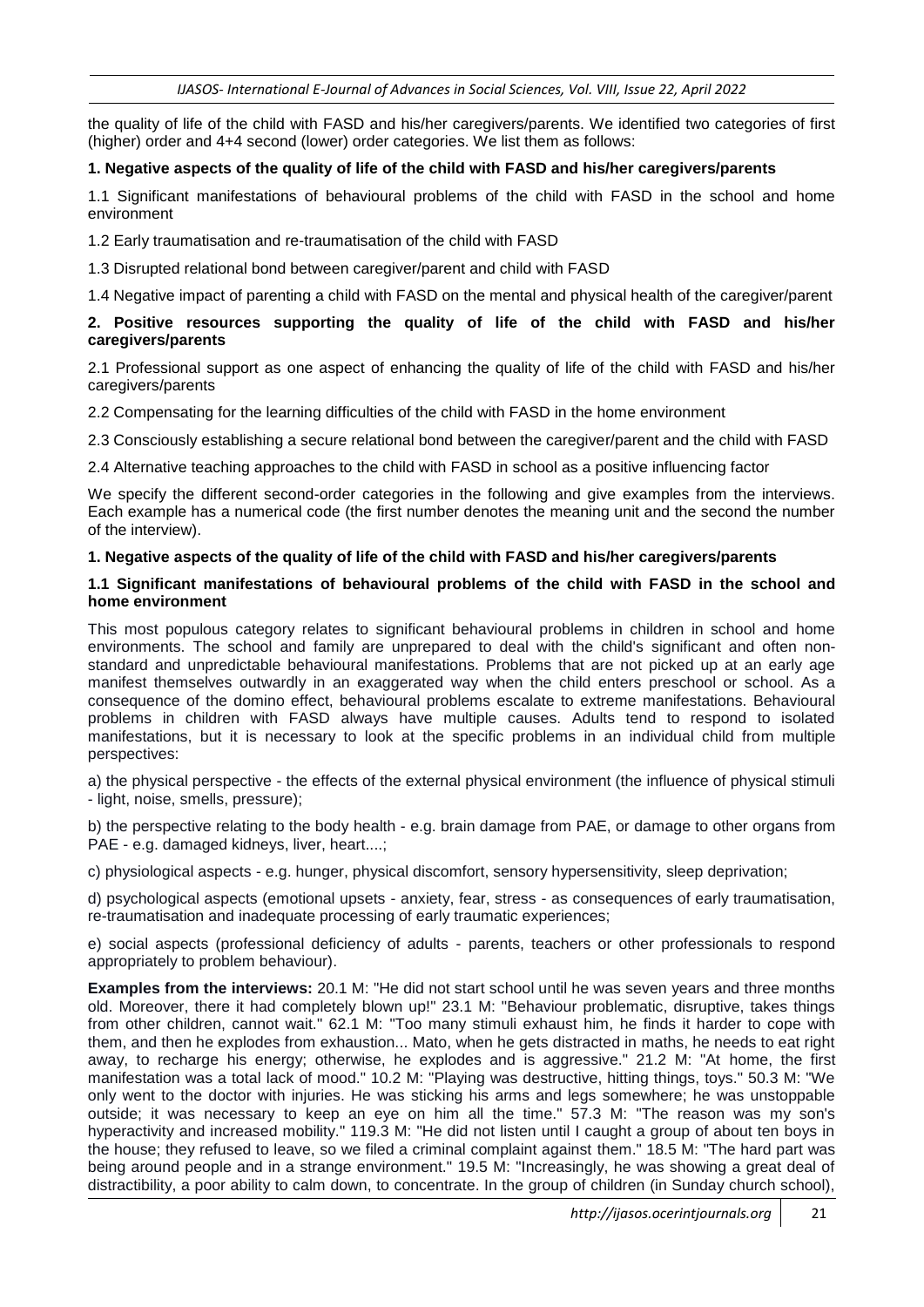he was disturbing, sometimes hurtful." 20.5 M: "At the age of 5.5, he started nursery for half a day. Teachers reported that he was disruptive, not concentrating; the children looked at him as the one who was always disrupting and being the "bad boy." 33.5 M: "School, although home school, was a big burden for my son, which manifested itself in the overload on his brain and a severe condition in the child -- amok, attacks on us parents." 19.7 M: "I do not know when exactly the amok behavioural manifestations started when even for an hour or two she was able to scream and both call us to her and immediately send us away. She was kicking and hitting us while doing it. (It was not until around year six that we tried to calm her down because she was hurting herself (banging her head against the wall), others, breaking things, doors)." 30.7 M: "She was dealing more with interactions with the children - disrupting their activities." 32.7 M: "She was rejecting authority, rejecting set boundaries." 33.7 M: "We dealt with difficult, amok, exhausting situations at home that we did not know how to handle well."

#### **1.2 Early traumatisation and re-traumatisation of the child with FASD**

This category describes the causes of the child's traumatisation and re-traumatisation. From the parents' statements, we learn about the following aetiological links: neglect of the child by the biological parents, staying in different foster environments while the child was placed in the final (foster or adoptive) family, late adoption (after the child is six months old), hospitalisation or too early institutionalisation (nursery/school/preschool) of the child. Among the manifestations related to the above-mentioned causes, parents mentioned: problems with falling asleep; separation from the foster parent when entering a preschool or school institution; child's fear of anything new, difficulties in accepting changes; in social contacts, child's desire to be in control (to control the situation). The child showed signs of post-traumatic stress disorder (e.g. not communicating, not laughing) after placement in the foster family. Gradually, the child overcame the effects of the early stress he or she was forced to experience, which manifested itself, for example, as a problematic and prolonged adaptation to the new family; inadequate reactions to seemingly insignificant stimuli which presended such as screaming, crying, raging, bedwetting; and distrust of strangers.

**Examples from interviews:** 5.1 M: "We adopted him as a two-year-old. He was in an orphanage until he was two. He went to the orphanage just after a week after he was born." 13.2 M: "Difficulty falling asleep even at home in the evening." 23.2 M: "She did not want to leave me." 25.2 M: "She is afraid of everything new." 26.2 M: "She was afraid to go to school." 33.2 M: "The beginning of school, for about three months, the teacher and I were arguing between the door whether Bibi would go with the teacher or not." 34.2 M: "She refused to leave me; even the assistant did not help." 2.3 M: "He was adopted by my husband and me when he was 16 months old." 44.3 M: "He could not talk or laugh." 17.4 M: "Sept. 2007 (9 months old) placed in an orphanage after hospital admission, placed at parents' request, had nowhere to live, slept outside some nights." 19.4 M: "Around Nov 2007, admitted to hospital for two weeks." 37.4 M: "She reacted inappropriately violent and aggressive to small stimuli (sometimes the stimulus was not obvious to me) - hitting me, my mom, and herself, spitting on us, raging, screaming "nono auntie", throwing herself on the ground (also outside), cowering, not wanting to go any further (like she was stiffening up), not moving away from me, not running after me - and not just at first." 40.4 M: "Profimama told me that she only wet herself at night; she also wet herselfdid notg her afternoon nap." 48.4 M "She didn't trust adults (until now)."51.4 M: "When she was little, she did not want to be picked up by adults; she cried when she was picked up." 52.4 M: "She started kindergarten, from the first day for the whole day, she did not cry, she was good in kindergarten, the teachers praised her." 73.4 M: "Maybe even as a 10-year-old, she was afraid of thieves; in the evening, she asked if the door was locked, she was afraid they would steal her or her toys." 73.4 M: "She liked to visit a lot, but with me, she made a big problem to separate 3.5 from me; she did not want to let me go anywhere, she usually cried." 9.5 M: "The child spent almost the whole first half of her life in the hospital." 1.7 M: "My mother was in the centre for mothers with children since the fifth month of pregnancy."

#### **1.3 Disrupted relational bond between the caregiver/parent and the child with FASD**

The category portrays the difficulties and challenges of establishing a secure relational bond resulting from the circumstances of unstable relational attachments in the child's early years (e.g., long-term placement in an orphanage). Late child adoption (after the child's 6th month, when the child's early secure attachment to the parent is missed) is also seen as a negative factor. The neglectful upbringing of the original biological parents and the effects of the long-term toxic stress experienced can also be cited as a further complicating factor. The result is a discontinuity of early experiences of experienced secure attachment (experiences of not meeting the child's basic needs - such as regurgitation for crying, hunger, wetness, for the child's communicative intentions). There were difficulties in establishing secure relational bonds in the foster/adoptive family on the foster/adoptive parents. Often, circumstances (e.g. work) also led foster parents to have to "put" the child in the care of other people or institutions at a time when they should have been working on forming relational bonds with the FASD child and at a time when they should have been fully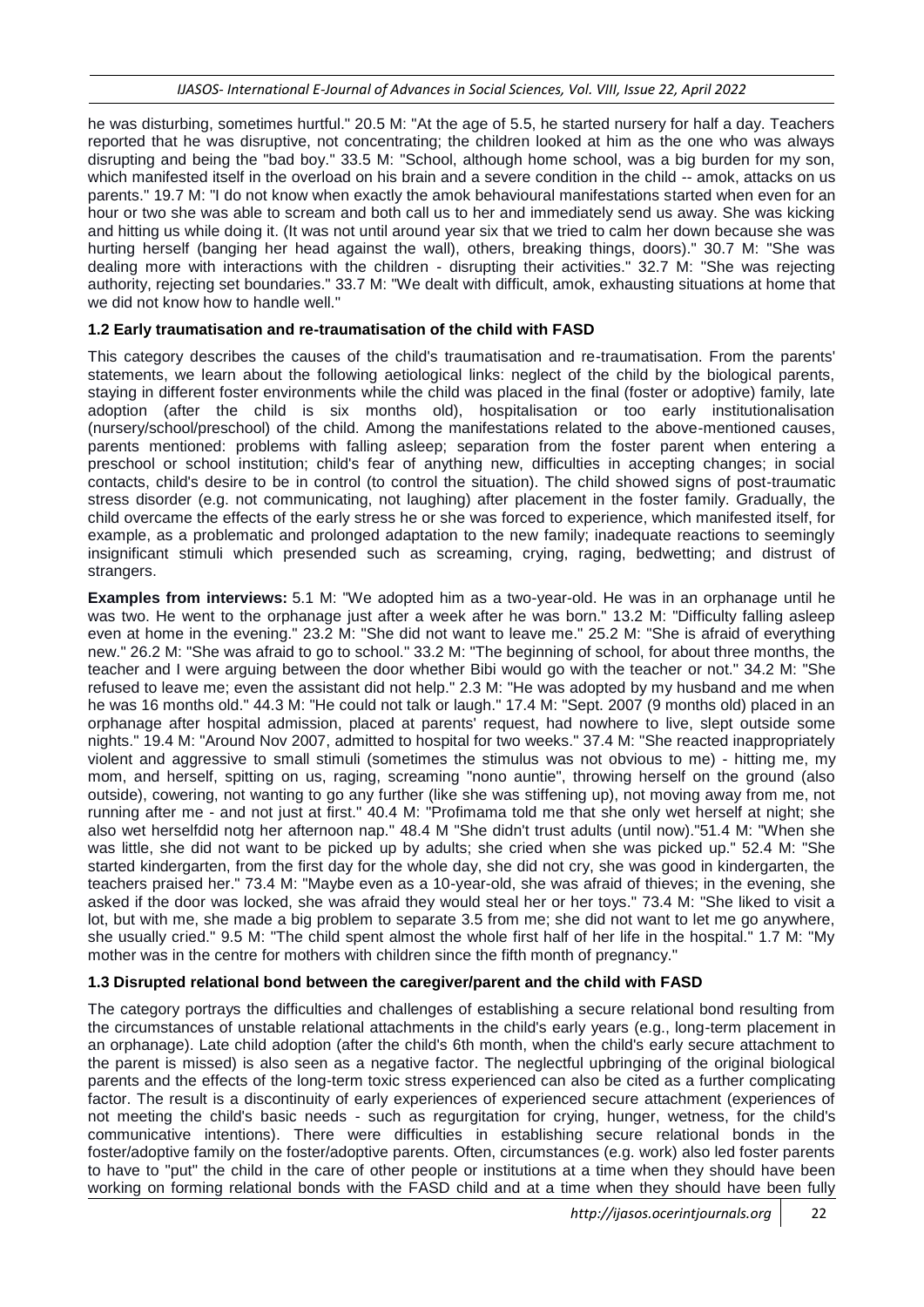available to the child. The surrogate parents lacked expertise/knowledge in decoding the real needs of the injured child (problem behaviour is a manifestation of some problem that the child cannot communicate in any other way). Parents looked for the causes of an unstable relational bond with the child, often outside of their relationship with each other. As if the cause of relationship problems was in the child and not in the relationship, in the interaction with the child. The parents did not look for the causes in themselves but in the child. They did not understand that unconstructive relationship building with the child (e.g. miscommunication with the child and decoding of the child's needs by the adult) could also be the cause. There was a lack of consideration of the contextual situations and the child's limited life experiences stemming from his or her traumatic past. There was a lack of consideration of the child's developmental context and medical impairment.

**Examples from the interviews:** 5.2 M: "Neglected child of homeless, alcoholics by age three." 52.3 M: "After a year of maternity leave, at the insistence of my employer, I started work again, even though this was the most wonderful period of my life with my son." 53.3 M: "For half a year, my son was looked after by my friend, i.e. unemployed, who wanted to repay me for my help to her family in the past." 81.3 M: "I had a demanding job; also business trips, although overnight and within Slovakia, I had to leave him with a carer." 20.4 M: "Placed in a professional family, (approx. two-year-old placed in a professional family)." 84.4 M: "So far she often lies, confabulates, shifts negative things onto me - because of you I hit myself (I am not even near her), you did it etc.., she is sometimes convinced of her lies as truth - she cries when I contradict her." 31.8 M: "Four times change of carer (from profesional mums to me)." 38.4 M: "Certain period since coming into my care where she has hit herself, not cried, not sought my help. Later on, she did." 144.4 M: "In March this year, she was admitted to the children's ward where she expressed that she would not return to my home, that she wanted to go to a children's home." 145.4 M: "She longed to live with her biological mother, who allegedly told her that if she were in the orphanage, she would take her in. So Emma started doing everything she could to get there." 187.4 M: "Emma can be aggressive, and there are times when she tells me she hates me and would rather be in a children's home." 189.4 M: "She has not told me she likes me since she started puberty and started contact with her birth mother - that would probably be a betrayal to her birth mother." 194.4 M: "She has a disrupted relational bond - ambivalent or even disorganised (depending on the perspective of the particular psychologist)." 26.7M: "We were offered play therapy, some play sessions were fine, and some were a source of endless frustration for me." 37.7M: "Again we went through play therapy, the rules laid down and the way of communicating during play irritated my daughter, by my role being more passive there were physical assaults, I was often a shackled prisoner - in hindsight, I can look back on those videos with more forgiveness, but I did not feel comfortable in those games."

### **1.4 The negative impact of raising a child with FASD on the parent's mental and physical health**

The given category approaches the issue of the negative impact of the child's difficulties on the parent's health. In our research, parents reported the development of various psychosomatic difficulties related to the undermining of their health, particularly in the area of emotions. Parents' health problems were related to long-term exhaustion and burden in the context of the demanding care of a child with a severe health impairment. Initially, these are subtle indications of future problems (e.g. parents crying, sleep problems, anxiety, emotional upsets, depressive tuning, resignation, apathy, burnout). Parents also reported the negative impacts of raising a child with FASD on their physical health. In addition to the direct impact on parents' health, we also noted statements in participants' accounts regarding the impact on their partner and overall family life.

**Examples from the interviews:** 49.1 M: "But unfortunately, it broke down again in fourth grade because he got a different teacher. He even tried, but he could not grasp Mato that way. Furthermore, it got to the point that they called us to the school at the end of the fourth grade and told us that after the fourth grade, Mato would have to leave their school because they were a private school, and Mato was disturbing other children. And it came to the point again that at the end of the fourth year, they called us to the school and told us that after the fourth grade, Mato would have to leave their school because they are a private school and Mato was disturbing other children. I cried because I wanted to keep him there at all costs (after so many transfers), and I did not even tell him about it the whole holidays. I didn't know how to tell him that they didn't want him here either, and they expelled him." 66.1 M: "And the most important thing is not to talk about the problems all the time, because that stresses not only the child but also us parents, but to build on the positives." M: "Those five years of high school were one drunken horror, which I have already briefly described." 131.1 M: "We didn't get divorced just because we are devout Catholics from the old school and we don't get divorced." 73.5 M: "We did not avoid depression, anxiety." 45.7 M: "Because of the ongoing conflicts at home, our exhaustion, we agreed to medication. She was taking Strattera, now Atofab." 132.3 M: "I have been diagnosed with chronic fatigue syndrome since 2014. When I was issued with a decision to be recognised as severely disabled, the assessing physician stated that I am polymorbid: moderate depression,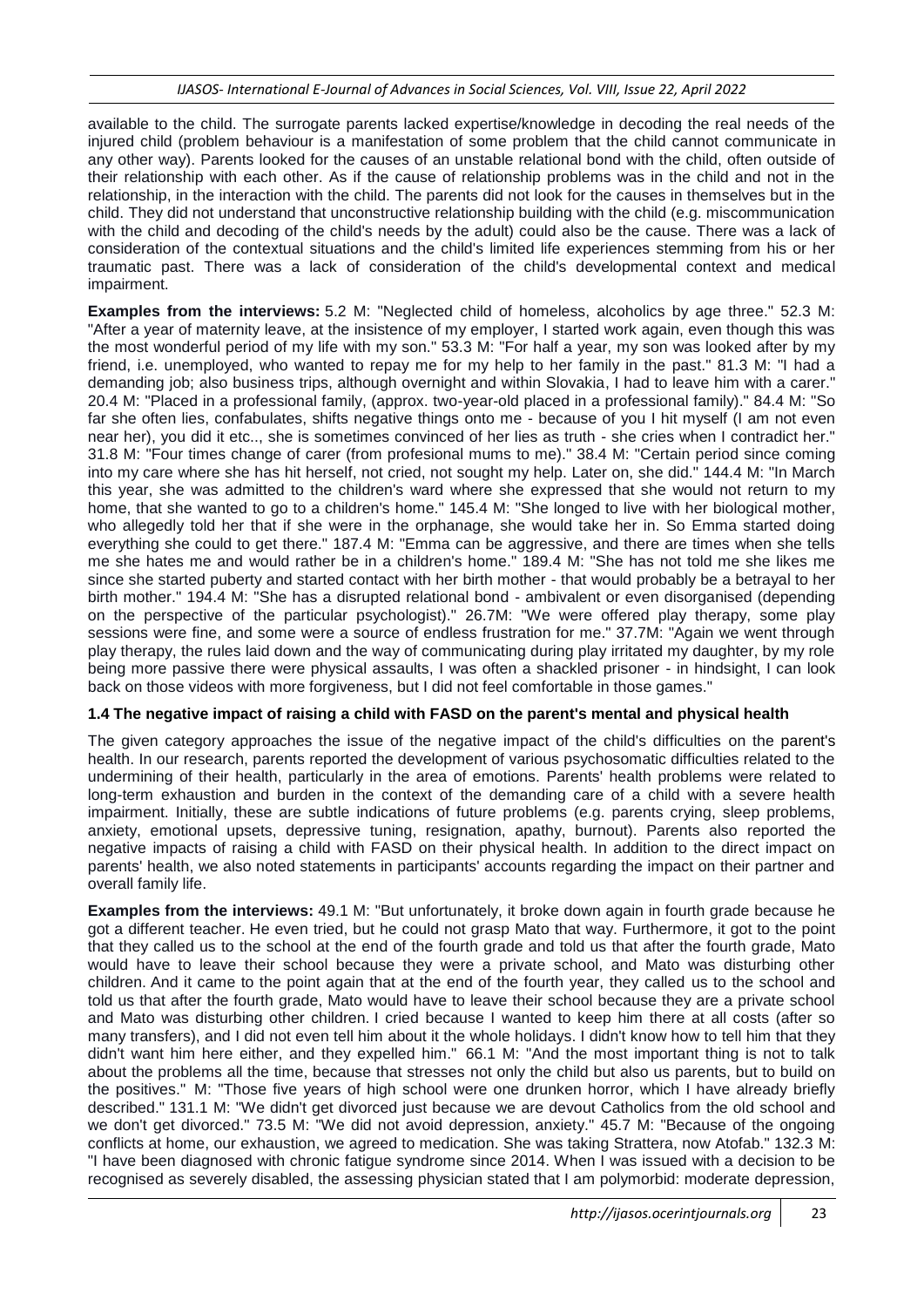chronic fatigue syndrome, cancer surgery and treatment, high blood pressure, diabetes." 133.3 M: "My husband is doing a little better; he has severe depression, severe cervical spine damage. It's proven that it is the result of psychological problems."

#### **2 Positive resources supporting the quality of life of the child with FASD and his/her caregivers/parents**

#### **2.1 Professional support as one aspect of enhancing the quality of life of the child with FASD and his/her caregivers/parents**

This category indicates seeking the help parents themselves because school institutions have not been very helpful or proactive in this. The issue of FASD itself is not well known among ordinary educators; in Slovakia, it is not well known even among the professional public. Parents mostly approached various civic associations (mostly still the same ones, because only a few of them dedicated to the issue), searched for professional literature themselves, searched for and attended available specialised courses at home and some even abroad. To help their children, some parents have embarked on pioneering work. They set up support groups and civic associations themselves. In the flood of confusing information, many also reached out for scientifically untested sources of help. If a child's problems exceeded a tolerable level, parents sought help from psychologists, psychotherapists, psychiatrists, neurologists, therapeutic educators. Parents also sought help and comfort through faith in God. Parents also tried to communicate with educators at school e.g. on bullying issues. For problems in relational bonding, parents attended, e.g., filial play therapy. Parents failed to find a school for their child with FASD with a pro-inclusive climate. Parents were also taking advantage of parent support groups. They were also turning to specialists for their child's comorbid issues e.g., special educators for diagnoses of learning disabilities. When behavioural problems escalated, parents and their children also underwent psychiatric treatment with medication deployment. According to the parents, skilled, consistent and supportive professional help helped them improve the quality of life of their children and themselves.

**Examples from the interviews:** 15.1 M: " Experts from the civic association Návrat helped me a lot in this." 24.1 M: "I got my hands on a book by the Polish author Malgorzata Kleck, and it is called Fascinating Children. Moreover, there it dawned on me that Mato probably has FAS." 24.3 M: "I got a little book from her that she bought in a Christian literature shop in Vienna. The author is Paula Sandford from the USA and the title is "New life for you adopted child". My husband translated it and we understood that this was spiritual." matter." 72.3 M: "I ignored them and arranged Educational Psychological Counseling." 108.4 M: "Because of Emma's behavioural problems, I sought help from a clinical psychologist with her at age 5; we did filial therapy. 116.4 M: "I sought help from the Centre for Educational and Psychological Counselling in the second half of my first year because of her learning problems, but they said she had no learning disability, but that she should have had one more year's delay in starting school. Emma had one year of deferred schooling, and one year automatically deferred as she is a December." 122.4 M: "I contacted psychologist from the civic association Return, and at her suggestion, I made an appointment for Emma to be assessed for fetal alcohol syndrome." 138.4 M: "Prior to the FAS assessment, Emma saw by a child psychiatrist. She referred her for genetic testing, which also concluded that she had FAS." 139.4 M: "At the same time, she was referred for an endocrinological examination because of her short stature. 147.4 M: "At the same time, her social worker arranged for her to be admitted to the diagnostic centre." 149.4 M: "The stay in psychiatry helped her revise her ideas, finally she decided to come back to my home. 167.4 Emma was going to art therapy this year, the art therapist ended the cooperation. Emma did cooperate, but not voluntarily; she was not interested in changing anything." 168.4 M: "Since September this year, she has been having consultations with a psychotherapist. Emma is forming a relationship with her; I will be glad if the psychotherapist helps her at least in something." 32.1 M: "The therapeutic educator has helped us, and she has kept a protective hand over him."

#### **2.2 Compensating for the learning difficulties of a child with FASD in the home environment**

For example, parents made self-help aids to helped their children learn and cope with the management of everyday life. Often these were visualisations of procedures of activities (even repetitive ones) that required a series of actions to be performed. These activities' visualisations helped the child navigate through time, sequences of activities, etc. Due to the difficulties in coping with the different subjects at school, it was necessary to pay increased attention to the child in the home environment. Either a parent helped the child with homework or the parents paid for individual tutoring for the child, which lightened their load. Parents described children as lacking independence, reliant on permanent support, accompaniment, and adult assistance.

In most cases, one parent took on the responsibility of tutoring the child (in some families, this role was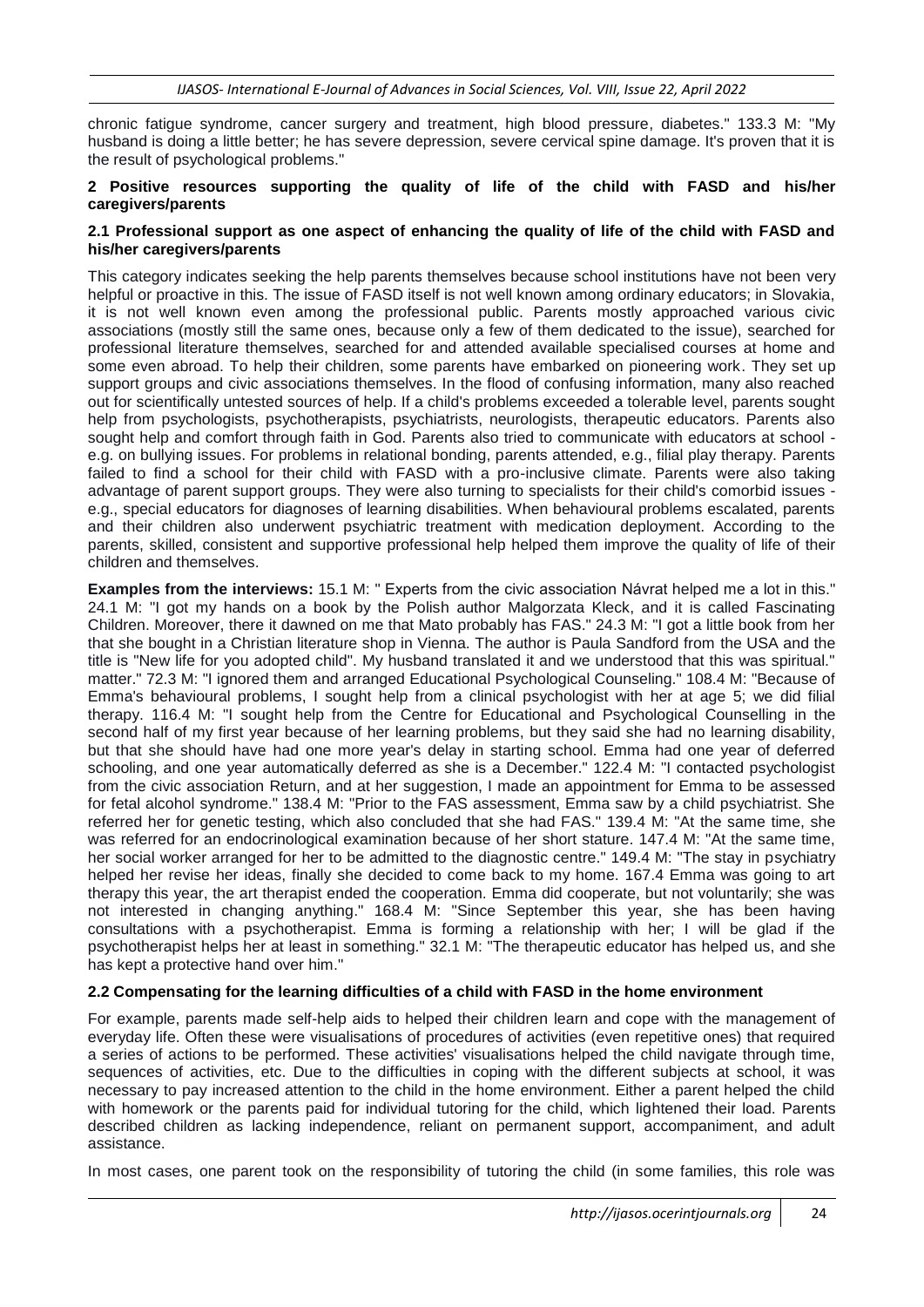reversed over time). As long as the homeschooling was systematic, the child did better in school. The parents were more in control of the situation, which positively affected the family atmosphere. Parents were willing to practice and rehearse the child's skills at home according to instructions from different counselling centres. Children showed great difficulties in subjects that required logical thinking and concentration. Families who proceeded to home education wanted to save the child from failing in school due to misunderstanding in the institution of his disability and related circumstances. Families who switched to home education reported a significant increase in the child's quality of life (the child was calm, the curriculum was delivered at home, there was a better opportunity to monitor and regulate the child's workload).

**Examples from interviews:** 39.1M: "Yes, yes, I made him a manual where he had a visualisation, for example, how to manage the morning ritual, because I was tired of telling him all the time, 'Mato, go brush your teeth, take off your pyjamas, get dressed, have breakfast...' and so he had cards showing the order of these actions that he followed." 54.1 M: "Regarding this private school with a minority language of instruction, the school gave us a condition that Mato would be educated individually (one-on-one) within the school. So I agreed. For the subjects that were not sufficiently staffed for Mato's individual education, we helped to provide tutoring through a private line. That is how we pulled it off this year." 4.3 M: "We have been laughing for years that I was in charge of preschool and elementary school, and my husband was in charge of high school." 76.3 M: "For one whole preschool year, we went to the counselling centre once a month, where, among other things, they gave me materials to practice graphomotor skills." 77.3 M: "Every day after work, I used to spend 20 minutes or more with him like this." 78.3 M: "Towards the end, he lasted 60 minutes; we did not even realise it." 82.3 M: "From the beginning of first grade, I got a first-grade teacher to tutor him, and we had her for two school years." 84.3 M: "The tutor picked my son up at school and came with him to my work in the conference room where they did homework and learned together." 85.3 M: "The first two years benefit on 2." 76.4 M: "She likes repetitive rituals, stereotypes, one kind of yoghurt for breakfast, same wake-up system, same bus service (she attended first and second-grade primary school in a nearby village, small class, smaller group), she did not like to be waited for by someone else in the family by the bus, no big deviation from routine activities, she needs to be prepared for it in advance." 28.5 M: "Most of all, we wanted to help the child learn what she needed to learn and not experience so much rejection from her environment. Homeschooling." 29.5 M: "We knew he was having problems that would not just get worked out in a regular school setting." 31.5 M: "We did not feel like going through many meetings with teachers and their complaints about the child." 32.5 M: "So we took the child's education upon ourselves." 70.5 M: "As a mother, I have been at home with our son since his adoption until now (13 years)." 71.5 M: "I only work a small part-time job as I am daily with his school in the morning and in the afternoon I watch him where he is and what he is doing."

#### **2.3 Consciously establishing a secure relational bond between the caregiver/parent and the child with FASD**

Given the children's personal histories (e.g., surviving a sequence of foster care placements), parents reported the need to consider the resulting emotional fragility of the children prior to their final placement with a foster family. Mothers attempted to establish secure relational bonds (with more or less success). They also gave time to their children by taking extended maternity leave (in Slovakia, possible until the child starts compulsory schooling). Mothers described the need to respect the gradual process of establishing a relationship with the primary relational person. Children also expressed this need in non-standard ways (e.g. falling asleep together with the parent holding his/her hand, being carried in his/her arms). Mothers reported the positive influence of stereotypes and rituals in the context of living together with the child (e.g., regular bedtime story reading). In upset situations, they recommended giving the child emotional support (not to be seen as the child being disobedient). They reported, e.g., the need to follow the child is inviting of the adult to play.

**Examples from the interviews:** 11.1 M: "I was at home with him for two and a half years - that is, until Martin was 4.5 years old when he started kindergarten." 14.1 M: "I also tried to work on building a relational bond during my maternity leave. 23.4 M: " I started on June 2009, I started contacting her." 24.4 M: "She rejected me. The improvement came when I was dating my niece, then five years old. 30.4 M: "From 01.04.2010 to 31.08.2011, I was on maternity leave with her until she turned 5." 33.4 M: "She used to call me aunty at first, after five months she started calling me by my name, then 'mummy'. 70.4 M: "By age 12, she needed me to lie next to her when she fell asleep, hold my hand, or snuggle up to me." 71.4 M: "At a younger age, she needed to lie on me - she started to do it when she had high fevers, needed much closeness, also when something was bothering her." 74.4 M: "At about half a year after arrival, she started to require frequent carrying in my arms, especially in the morning; we used to prepare breakfast together like this." 75.4 M: "So far, she has been very fond of tickling on the body; she demands it especially after waking up and before falling asleep, she often wanted to cuddle (now less so, on the contrary - sometimes I cannot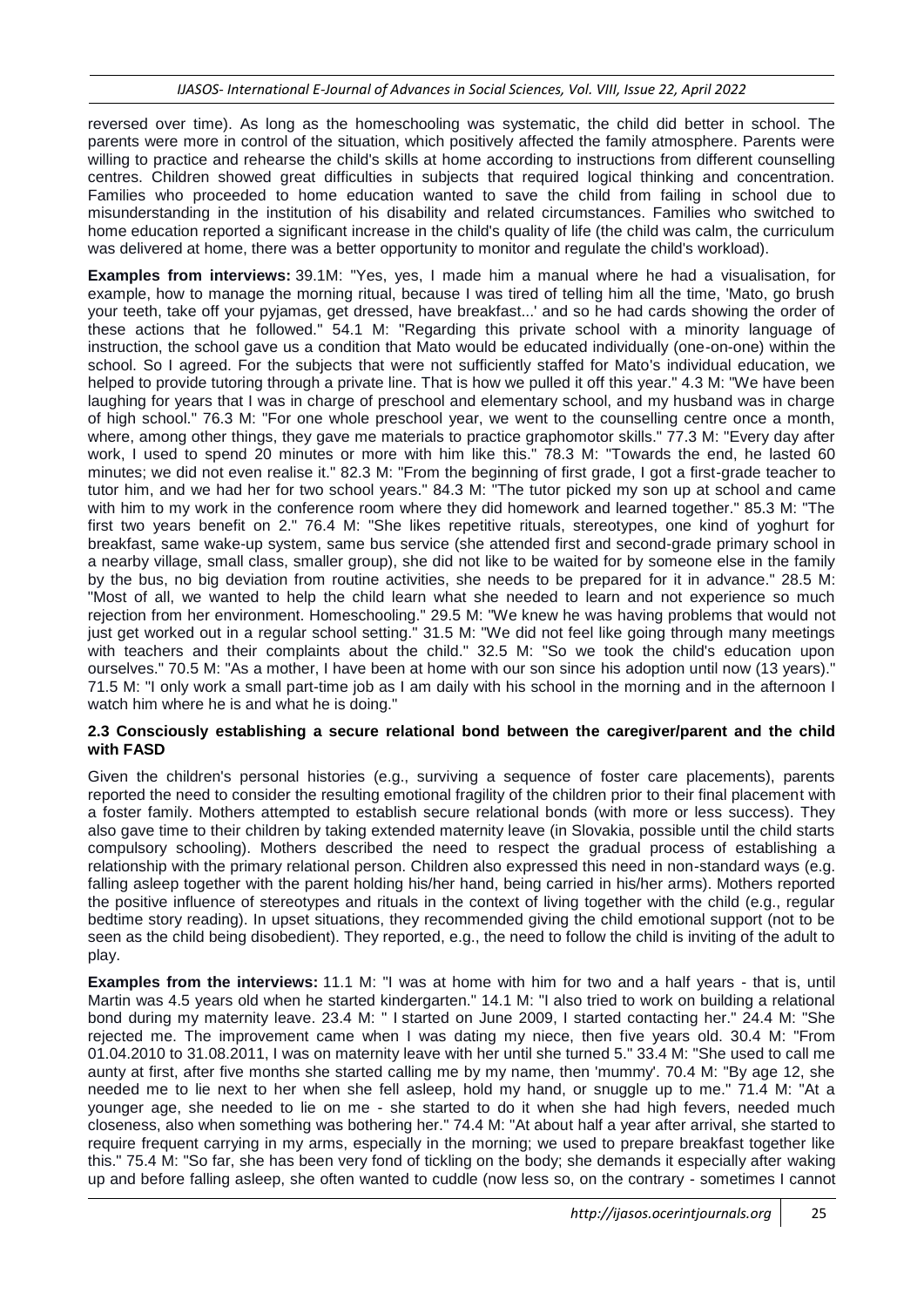touch her), even when she was raging in anger, pushing herself on my knees even violently." 90.4 M: "She likes it when I read her books (so far in the evening before bedtime - a stereotype), she prefers stories about children her age, when she was little she also liked poems, now not so much." 192.4 "She tells me many things, we talk mostly before bedtime, she wants me to read to her and tickle her back." 193.4 M: "She comes to me for a cuddle, which in reality usually takes place by lying on my lap, and I can stroke her back." 38.6 M: "Mostly, she just wants to be with me, to have my attention to herself." 45.6 M: "At home, she repeatedly invites us to play." 9.7 M: "I have been trying to wean her since about the third month, taking Domperidone to promote lactation until she was about one year old."

### **2.4 Alternative teaching approaches to the child with FASD in school as a positive factor**

New approaches and alternations within teaching methods can positively impact a child's quality of life with implications for improving the family's overall quality of life. Even small changes and adjustments at school make a big difference to peace of mind at home. E.g. not relying on cursive writing for a child with dysgraphia and relying on creative, experiential activities that awake the child's interest and desire to learn are counterbalance to the more non-experiential forms of teaching (e.g. frontal interpretation based on auditory perception). Modifying the school environment favouring eliminating many distractions (e.g. reducing the cluttered environment, maintaining order and system) proved very important. Providing additional tutoring for the child outside the school environment (either by the parents themselves at home or by funding tutoring) proved necessary. It was positive if parents were seen as part of the support team and the school communicated and worked closely with them. Mothers also reported, based on their experiences, how the school should proceed (e.g. accepting the child's fatigue and cognitive limitations, not stigmatising, not pressurising the child's performance and instead identifying and building on the child's positive aspects and talents, creating a calm and non-stressful environment for the child), which from their perspective would greatly help the child and the whole family. Some of the children in our sample attended a Montessori kindergarten or primary school. Parents judged even online learning during the pandemic to be beneficial because of the less stressful demands of school.

**Examples from the interviews:** 48.1 M: "There in the third grade they did much creating and all sorts of things and Mato liked that a lot and that teacher was able to grab Mato, get to him through his interest and Mato loved that creation. The teacher was very calm; he did not dwell on details, although the classroom, which was not very optimal for Mato, was very overdecorated, overdecorated." 56.1 M: "He took grades 6-7 at medical-educational sanatorium. I came across a great therapeutic pedagogue who was very helpful. At this medical-educational sanatorium, Mato was only allowed to go to school here; he did not have to stay there for the whole week. Moreover, that is where Mato calm down. A child-free, clean, white classroom, high structure, fixed regime, fewer children." 67.1The schools were not run according to the individual child's needs and abilities. He may have had an individual education plan, but I never saw it as a parent! I would also suggest some concessions, e.g. to shorten the length of the school day, because the child is more and more tired faster, which immediately afterwards automatically results in a deterioration of behaviour, which would have prevented it. Acknowledge that he can handle this, and he cannot handle that anymore. For example, in maths, the teacher at medical-educational sanatoriumcould not understand that Mato did not have a foundation on which to build further in maths. One day he learns something, and the next day he does not know what he has learned at all. Just do not grade him - and on the report card, just put passed, not graduated. It would help child considerably. Moreover, conversely, let the child excel at what he is good at. Just listen to the parents. They know best the specifics of their child - what works and what does not. Educate, educate, educate teachers on the issue of FAS." 32.1 M: " He goes to an alternative Montessori program." 36.2 M: "Bibi got used to the teacher and classmates online, and then it got better." 29.6 M: "He has been set on a routine since he was a baby; he has been maintaining that routine on his own (especially evening sleep)." 33.6 M: "Individual sports are suitable for him." 39.6 M: "He likes repetitive rituals, a feeling of security, well-being, not too many distractions around." 40.6 M: "He likes a small group." 42. 6 M. "Draws what he sees and experiences around him (does not use colouring books)." 47.6 M: "It requires re-evaluating my demands on him. I can see he is progressing when he has a calm environment when we return to challenging situations later."

## **4. CONCLUSION**

The global prevalence of FASD is estimated at 7.7 per 1000 population, but the European region has the highest prevalence (Lange et al., 2017). Specifically, in Slovakia, we record 3.5 cases of parental alcohol use per 1000 births. Detection of cases of children with FASD is at an early stage in the Slovak Republic. In the theoretical overview of the study, we touched upon the issue of fetal alcohol spectrum disorders in the context of the child's and his/her caregivers/parents' quality of life. It is a continuum of biopsychosocial disorders associated with PAE. All individuals with FASD have lifelong cognitive, behavioural, social, and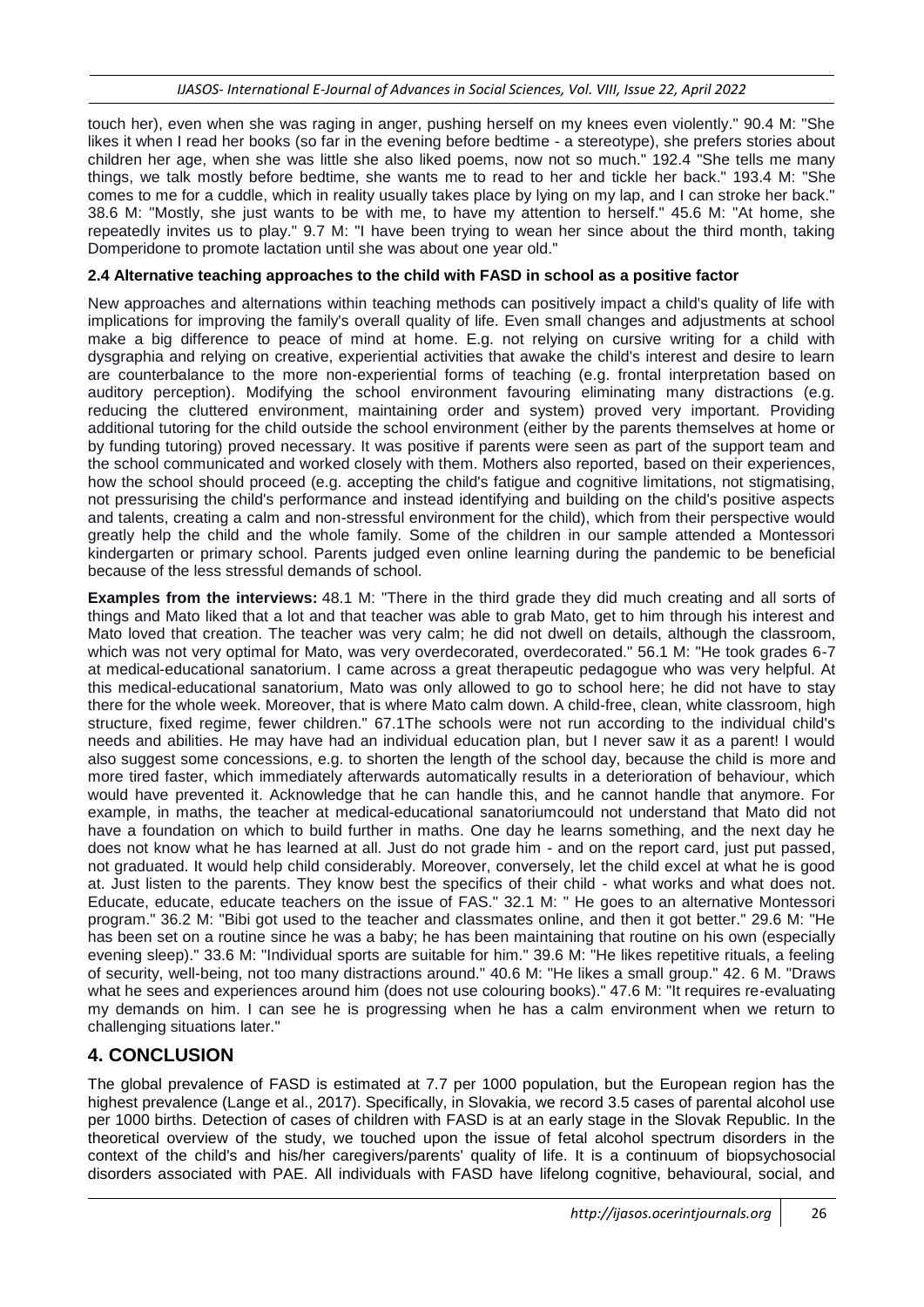*IJASOS- International E-Journal of Advances in Social Sciences, Vol. VIII, Issue 22, April 2022*

school difficulties and suffer from mono-morbidities (Vorgias, Berstein, 2020; Riley et al., 2011; Astley, 2004; Mattson et al., 2011). In addition to this, many children with FASD show signs of traumatisation. According to Milliams (2015), they experience early deprivation, neglect, abuse and multiple placements in multiple care settings. Families of children with FASD feel that the child's difficulties affect their daily life in a limiting way (Domeij et al., 2018), and Yamaoka et al. (2015) highlight a significant association with psychological distress in parents and carers of children with FASD. Ha et al. (2011) report an association with the onset of somatic symptoms in parents. Similar findings were found in our qualitative research context, which mapped positive and negative influences on the quality of life of individual family members with a child with FASD. We found that the negative aspects affecting the quality of life of the child with FASD and his/her caregivers/parents include: Significant manifestations of behavioural problems in the child with FASD in school and home environments; Early traumatisation and re-traumatisation of the child with FASD; Disrupted relational bond between the caregiver/parent and the child with FASD; and Negative impact of parenting a child with FASD on the caregiver/parent's psychological and physical well-being. We identified the following as positive resources that support the quality of life of the child with FASD and his/her caregivers/parents: Professional help as one of the aspects of improving the quality of life of the child with FASD and his/her caregivers/parents; Compensation for learning problems of the child with FASD in the home environment; Consciously establishing a secure relational bond between the caregiver/parent and the child with FASD; Alternative teaching approaches to the child with FASD in school as a positive factor. The topic of the quality of life of the child with FASD and his/her caregivers/parents is not sufficiently explored in the Slovak and international context. Our research presents the close interconnectedness of the quality of life of a child with FASD with the quality of life of his/her caregivers/parents and the quality of conditions throughout his/her immediate and broader ecosystem - in the home environment, at school, and in the broader community.

This research was financially supported by Kega project No. 002UK-4/2020 Supporting the child with sensory processing disorder through a multisensory environment.

## **REFERENCE LIST**

- Astley, S. J. (2004). *Diagnostic Guide for Fetal Alcohol Spectrum Disorders: The 4-Digit Diagnostic Code* Third Edition. Center on Human Development and Disability School of Public Health and Community Medicine University of Washington Seattle.
- Aktualizácia Národného akčného plánu pre problémy s alkoholom na roky 2013 2020. (2007) Bratislava. [https://www.uvzsr.sk/docs/info/podpora/Aktualizacia\\_Narodneho\\_akcneho\\_planu\\_pre\\_prob](https://www.uvzsr.sk/docs/info/podpora/Aktualizacia_Narodneho_akcneho_planu_pre_problemy_s_alkoholom_na_roky_2013_2020.pdf) [lemy\\_s\\_alkoholom\\_na\\_roky\\_2013\\_2020.pdf](https://www.uvzsr.sk/docs/info/podpora/Aktualizacia_Narodneho_akcneho_planu_pre_problemy_s_alkoholom_na_roky_2013_2020.pdf)
- Brehaut, J. C., Kohen, D. E., Raina, P., Walter, S.D., Russell, D.J., Swinton, M., O'Donnell, M., Rosenbaum, P. (2004).The health of primary caregivers of children with cerebral palsy: how does it compare with that of other Canadian caregivers? *Pediatrics.* 114(2),182-91. https://doi: 10.1542/peds.114.2.e182
- Brown, J., Mather, M. (2020). *Ako byť rodičom dieťaťa s FASD.* Bratislava : Fascinujúce deti, oz. Návrat, oz.
- Carnevale, F. A., Alexander, E., Davis, M., Rennick, J., Troini, R. (2006). Daily living with distress and enrichment: the moral experience of families with ventilator-assisted children at home. *Pediatrics*.;117(1), e48-60. https://doi: 10.1542/peds.2005-07894
- Center for Substance Abuse Prevention (US). (2014). (Addressing Fetal Alcohol Spectrum Disorders (FASD). Rockville (MD): Substance Abuse and Mental Health Services Administration (US); Treatment Improvement Protocol (TIP) Series, No. 58. Executive Summary. Available

0789. from: <https://www.ncbi.nlm.nih.gov/books/NBK344248/>

- Eiser C., Morse R. (2001). Quality-of-life measures in chronic diseases of childhood. *Health Technol Assess,* 5(4),1-157. https://doi: 10.3310/hta5040
- Elbers J., Jaradeh S., Yeh A. M., Golianu B. (2018). Wired for Threat: Clinical Features of Nervous System Dysregulation in 80 Children. *Pediatr Neurol*. 2018 Dec; 89:39-48. https://doi: 10.1016/j.pediatrneurol.2018.07.007.
- Denny, L., Coles, S., & Blitz, R. (2017). Fetal Alcohol Syndrome and Fetal Alcohol Spectrum Disorders. *American Family Physician,* 96(8), 515-522A. <https://pubmed.ncbi.nlm.nih.gov/29094891/>

[Domeij,](https://onlinelibrary.wiley.com/action/doSearch?ContribAuthorStored=Domeij%2C+Helena) H. et al. (2018). Experiences of living with fetal alcohol spectrum disorders: a systematic review and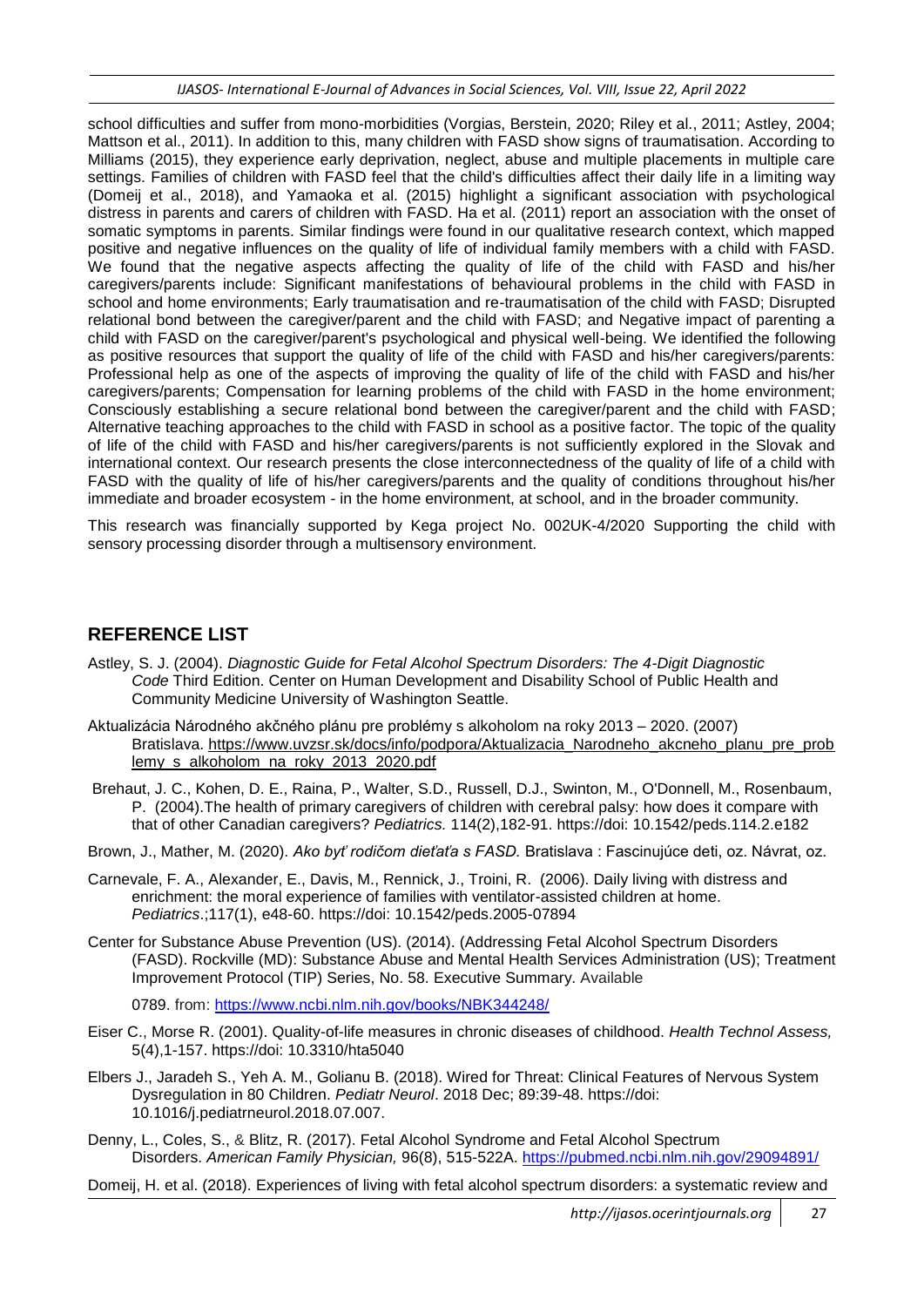synthesis of qualitative data. Developmental Medicine and Child Neurology. [\(60\),8,](https://liveuniba-my.sharepoint.com/personal/vodickova1_uniba_sk/Documents/Pracovná%20plocha/FASD/Istanbul/(60),8) 741-752. <https://onlinelibrary.wiley.com/doi/10.1111/dmcn.13696>

- Gavora, P. (2006). *Sprievodca metodológiou kvalitatívneho výskumu*. Bratislava: Regent.
- Gavora, P. et al. (2010). Elektronická učebnica pedagogického výskumu [online]. Bratislava : Univerzita Komenského. <http://www.emetodologia.feu.uniba.sk/>
- Ha, J. H., Greenberg, J. S., & Seltzer, M. M. (2011). Parenting a Child with a Disability: The Role of Social Support for African American Parents. Families in society : the journal of contemporary human services, 92(4), 405–411. <https://doi.org/10.1606/1044-3894.4150>
- Habalová, M. (2010). Zdroje reziliencie rodín detí so znevýhodnením a úlohy včasnej intervencie pri jej posilňovaní. In Horňáková, M. (ed.), *Včasná intervencia orientovaná na rodinu*. Bratislava: Univerzita Komenského v Bratislave.
- Hendl, J. (2005). *Kvalitativní výzkum: základní teorie, metody a aplikace*. Praha: Portál.
- Heráková, K. (2010). Začiatok neobyčajného rodičovstva. In: Horňáková, M. (ed.) Včasná intervencia orientovaná na rodinu. Bratislava : Univerzita Komenského v Bratislave, 2010. s. 62-67.
- ICD10. <https://icdlist.com/icd-10/Q86.0>
- Janušková, E., Janoško, P. (2021). Výzvy a prekážky súčasného otcovstva. In *Revue liečebnej pedagogiky*, 14 (1), 29-39.
- Kaščáková, N., Bednaříková H., Dobrotková, A., Petríková, M., Hašto, J., Tavel, P. (2020).Traumatizácia v detstve a zdravie v dospelosti. *PSYCHIATRIA-PSYCHOTERAPIA-PSYCHOSOMATIKA,* 27 (2), 6 – 15.
- Kotrbová, K., Majzlanová, K. (2021). Therapeutic diary in bibliotherapy*.* In Problems of education and teaching in the era of digital society. Collection of scientific articles. *European Scientific e-Journal*, 2 (008), 28-51.
- Lange, S., Probst, C., Gme, l. G., Rehm, J., Burd, L., Popova, S. (2017). Global Prevalence of Fetal Alcohol Spectrum Disorder Among Children and Youth: A Systematic Review and Meta-analysis. *JAMA Pediatr.* 171(10), 948-956. https://doi: 10.1001/jamapediatrics.2017.1919.
- Mattson, S. N., Crocker, N., & Nguyen, T., T. (2011). Fetal alcohol spectrum disorders: neuropsychological and behavioral features. *Neuropsychology review*, *21*(2), 81–101. https://doi.org/10.1007/s11065-011- 9167.
- Mihai, S. I., Mane, K. H., Kachhap, S. (2018). Disability & quality of life of children with special needs: an interpretative phenomological analysis. *European Journal of Special Education Research,* [S.l.], nov. 2018. [https://dx.doi.org/10.46827/ejse.v0i0.2066.](https://dx.doi.org/10.46827/ejse.v0i0.2066)
- Millians, M. N. (2015) Educational Needs and Care of Children with FASD. *Curr.Dev.Disord.Rep.,* 2 (sep, 2015), 210-218. <https://doi.org/10.1007/s40474-015-0055-5>
- Olson, H.C., Oti , R., Gelo, J., Beck, S. (2009). "Family matters:" fetal alcohol spectrum disorders and the family. *Dev Disabil Res Rev.* 15(3), 235-49. https://doi: 10.1002/ddrr.65
- Poškodenie zdravia konzumáciou alkoholu v Slovenskej republike. (2019). [https://data.nczisk.sk/statisticke\\_vystupy/Poskodenie\\_zdravia\\_konzumaciou\\_alkoholu/Poskod](https://data.nczisk.sk/statisticke_vystupy/Poskodenie_zdravia_konzumaciou_alkoholu/Poskodenia_zdravia_konzumaciou_alkoholu_v_SR_2019_Sprava_k_publikovanym_vystupom.pdf) [enia\\_zdravia\\_konzumaciou\\_alkoholu\\_v\\_SR\\_2019\\_Sprava\\_k\\_publikovanym\\_vystupom.pdf](https://data.nczisk.sk/statisticke_vystupy/Poskodenie_zdravia_konzumaciou_alkoholu/Poskodenia_zdravia_konzumaciou_alkoholu_v_SR_2019_Sprava_k_publikovanym_vystupom.pdf)
- Raina, P., O'Donnell, M., Rosenbaum, P., Brehaut, J., Walter, S. D., Russell, D., Swinton, M., Zhu, B., Wood, E. (2005). The health and well-being of caregivers of children with cerebral palsy. *Pediatrics*,115(6), e626-36. https://doi: 10.1542/peds.2004-1689
- Reid, N., Moritz, K. M. (2019). Caregiver and family quality of life for children with fetal alcohol spectrum disorder. *Research in [Developmental](https://www.sciencedirect.com/science/journal/08914222) Disabilities.* [Volume](https://www.sciencedirect.com/science/journal/08914222/94/supp/C) 94, November 2019. https:// DOI: [10.1016/j.ridd.2019.103478](https://doi.org/10.1016/j.ridd.2019.103478)
- Riley, E. P., Infante, M. A., & Warren, K. R. (2011). Fetal alcohol spectrum disorders: an overview. *Neuropsychology review*, *21*(2), 73–80.<https://doi.org/10.1007/s11065-011-9166-x>
- Stade, B.C., Stevens, B., Ungar, W. J. *et al.* (2006). Health-related quality of life of Canadian children and youth prenatally exposed to alcohol. *Health Qual Life Outcomes* 4 (81). [https://doi.org/10.1186/1477-](https://doi.org/10.1186/1477-7525-4-81) [7525-4-81](https://doi.org/10.1186/1477-7525-4-81)